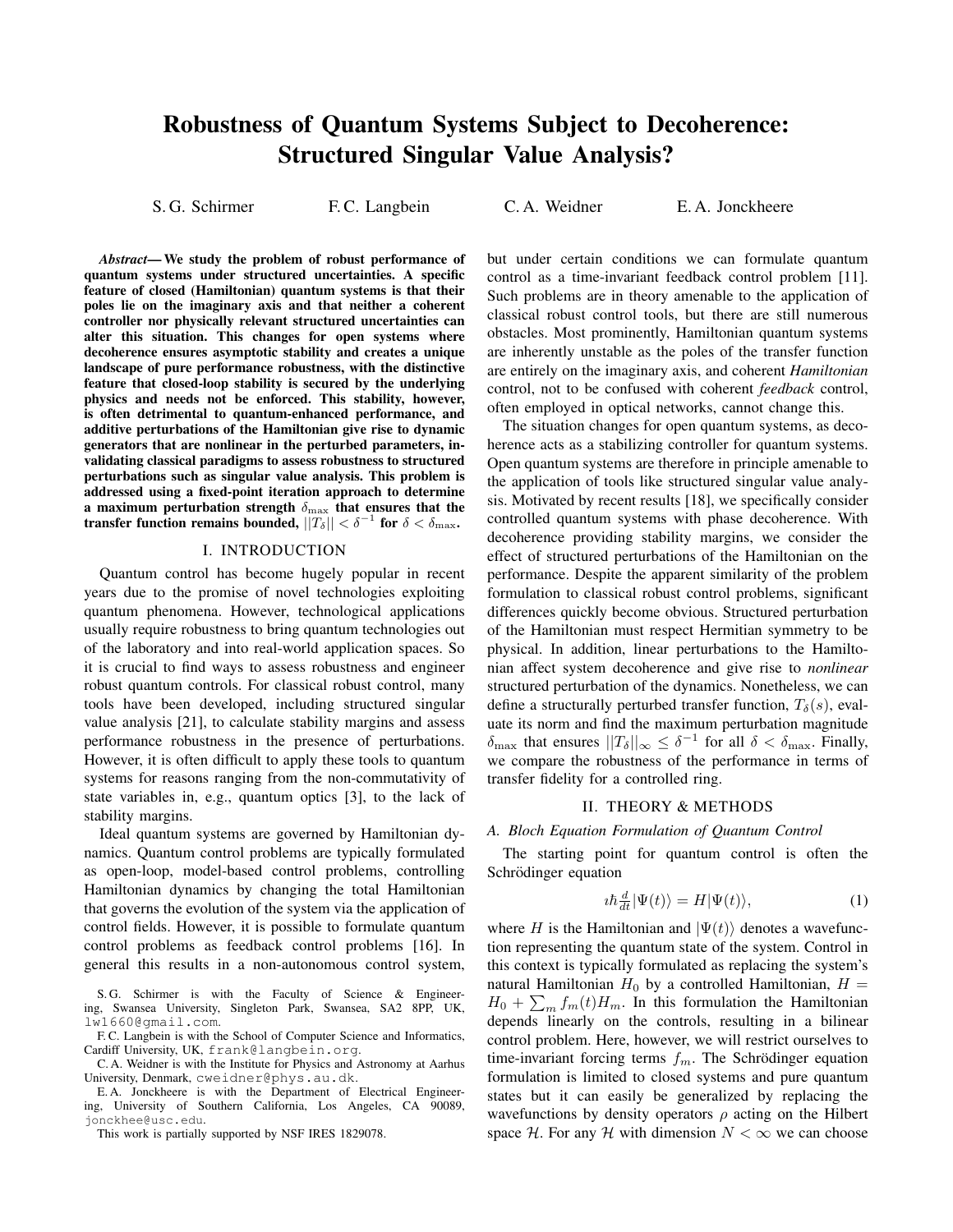an orthonormal basis for the Hermitian operators on  $H$  and expand both the state  $\rho$  and Hamiltonian H with regard to this basis, resulting in a convenient, real representation of the dynamics,

$$
\frac{d}{dt}\mathbf{r}(t) = \mathbf{A}_H\mathbf{r}(t),\tag{2}
$$

where  $\mathbf{r} \in \mathbb{R}^{N^2}$  and  $A_H \in \mathbb{R}^{N^2 \times N^2}$ . It is easy to show that  $A_H$  is an adjoint representation of the system. Given  $H = H_0 + \sum_m f_m(t) H_m$ , we have  $A_H = A_0 + \sum_m f_m(t) A_m$ . The generators  $A_m$  for  $m = 0, 1, \dots$ , corresponding to the Hamiltonian dynamics, are real anti-symmetric matrices (rotation generators) with purely imaginary eigenvalues, but this changes when decoherence is added.

## *B. Decoherence and Stability Margins*

We consider systems subject to decoherence in the form of dephasing in the Hamiltonian basis, a common type of decoherence observed, e.g., when electrons or nuclear spins in a magnetic field precess at (slightly) different rates due to local field inhomogeneities, resulting in them getting out of phase and the ensemble losing coherence. Mathematically, the process can be modeled by

$$
\frac{d}{dt}\rho = -i[H, \rho] + \gamma \sum_{k} \left( V_{k}\rho V_{k} - \frac{1}{2} \{ V_{k}^{2}, \rho \} \right), \quad [H, V_{k}] = 0,
$$

where the  $V_k$ 's are Hermitian "decoherence" operators, and  $[\cdot, \cdot]$  and  $\{\cdot, \cdot\}$  denote the commutator and anti-commutator, resp. These systems have a number of stable steady states, determined by the interplay of the Hamiltonian and the decoherence. We are interested in their robustness under Hamiltonian uncertainty. In previous work [7], we studied robustness for small perturbations using measures such as the logarithmic sensitivity. Here, we aim to assess the robustness to larger perturbations of the Hamiltonian, which should be physical, i.e., at a minimum, preserve Hermitian symmetry. If decoherence acts in the Hamiltonian basis, changes to the Hamiltonian also indirectly affect the dephasing generators  $V_k$ , often in a non-linear fashion, resulting in complicated structures for the perturbations of interest.

# *C. "Dephasing-Structured" Perturbations*

Let H be the nominal Hamiltonian and  $H = H + \Delta H$ a perturbed Hamiltonian, linear additive in physically meaningful parameters. Express the Hamiltonian and decoherence operators in the eigendecomposition of H,

$$
H = \sum_{n} \lambda_n \Pi_n, \quad V_k = \sum_{n} c_{k,n} \Pi_n,\tag{3}
$$

where  $\Pi_n$  is the projector on the eigenspace associated with the eigenvalue  $\lambda_n$  and  $\{c_{k,n}\}_{n=1}^N$  are eigenvalues of the decoherence operator  $V_k$ , which must satisfy certain conditions to ensure the decoherence processes remain physical [13].

Expressing the decoherence operators in terms of the eigenspaces of H secures  $[H, V_k] = 0$ , that is, the decoherence is pure dephasing acting in the Hamiltonian basis. Similarly, for the perturbed system,

$$
\tilde{H} = \sum_{n} \tilde{\lambda}_n \tilde{\Pi}_n, \quad \tilde{V}_k = \sum_{n} c_{k,n} \tilde{\Pi}_n.
$$
 (4)

The perturbation of the Hamiltonian changes both the eigenvalues and eigenspaces, including the eigenspaces of the decoherence operators, but not the decoherence rates, determined by the coefficients  $c_{k,n}$  in our model. For decoherence to act in the Hamiltonian basis of the perturbed system, we need  $[\tilde{H}, \tilde{V}_k] = 0$ , which implies that a linear perturbation of H leads to a non-linear perturbation of the decoherence terms. Consequently,  $\tilde{A}$  (the perturbed A) is nonlinear in  $\Delta H$ , a departure from the classical paradigm, considering additive perturbations written as  $\delta S$ ,  $\delta$  being its size and S its δ-independent structure. Having chosen a suitable operator basis for the Hilbert space, with respect to which to expand the operators H,  $V_k$ ,  $\tilde{H}$ ,  $\tilde{V}_k$ , we obtain the real  $N^2 \times N^2$ dynamical generators

$$
\mathbf{A} = \mathbf{A}_{H} + \sum_{k} \mathbf{A}_{V_{k}}, \quad \tilde{\mathbf{A}} = \tilde{\mathbf{A}}_{H} + \sum_{k} \tilde{\mathbf{A}}_{V_{k}} = \mathbf{A} + \delta \mathbf{S}(\delta), \quad (5)
$$

with the "dephasing-structured" perturbation  $S(\delta)$  =  $\delta^{-1}(\tilde{A}(\delta) - A)$  that has an unusual  $\delta$  dependency. Even for simple Hamiltonian perturbations, the resulting perturbation matrices  $S(\delta)$  have a complicated structure that cannot be reduced to a simple block-diagonal structure with blocks consisting of real or complex diagonal matrices or general complex blocks. Therefore, standard tools available for structured singular value analysis such as the mussv function in MATLAB cannot be applied.

## *D. Dephasing-Structured Perturbation Analysis*

We consider a nominal A and a perturbed  $\tilde{A}$ -dynamics and assess the difference *relative to the perturbed dynamics:*

$$
T_{\delta}(s) = \left[ (sI - \tilde{\mathbf{A}}(\delta))^{-1} - (sI - \mathbf{A})^{-1} \right] \left[ (sI - \tilde{\mathbf{A}}(\delta))^{-1} \right]^{-1}
$$
  
=  $\delta(sI - \mathbf{A})^{-1} \mathbf{S}(\delta).$  (6)

Scaling relative to the perturbed dynamics appears counterintuitive but has some advantages [15, Eqs. (2.41), (2.42)] as the perturbed dynamics are the true dynamics, and also simplifies the frequency sweep.

The transfer matrix  $T_\delta(s)$  and the behavior of  $||T_\delta(i\omega)||$ versus  $\delta$  is the central object of concern. Calculating the norm of the transfer function is complicated by the fact that  $T_\delta(i\omega) = \delta(i\omega I - A)^{-1}S(\delta)$  is ill-defined for  $\omega = 0$ as the  $N^2 \times N^2$  matrix A for a system subject to pure dephasing always has  $N$  zero eigenvalues [18] corresponding to constants of motion. We can solve this problem by eliminating the null-space of A corresponding to the constants of motion (trace invariants) and replacing  $(\omega I - A)^{-1}$  by a suitable, effective inverse [18]. Furthermore, the norm of the transfer function  $T_{\delta}(i\omega)$  for a quantum system subject to pure dephasing in the Hamiltonian basis assumes its maximum when  $\omega$  is an eigenfrequency of the total Hamiltonian of the system, including the effects of the control and perturbations, as exemplified in Fig. 1(a). This means it suffices to calculate the eigenfrequencies of the system, which correspond to the energy differences between quantum states that make up the eigenbasis of the system,  $\Delta E = \hbar \omega$ . Since there are at most  $N(N-1)/2$  distinct eigenvalues ( $\pm$  pairs), we only have to evaluate the transfer function for this discrete set of frequencies to obtain the maximum, which greatly accelerates the computation.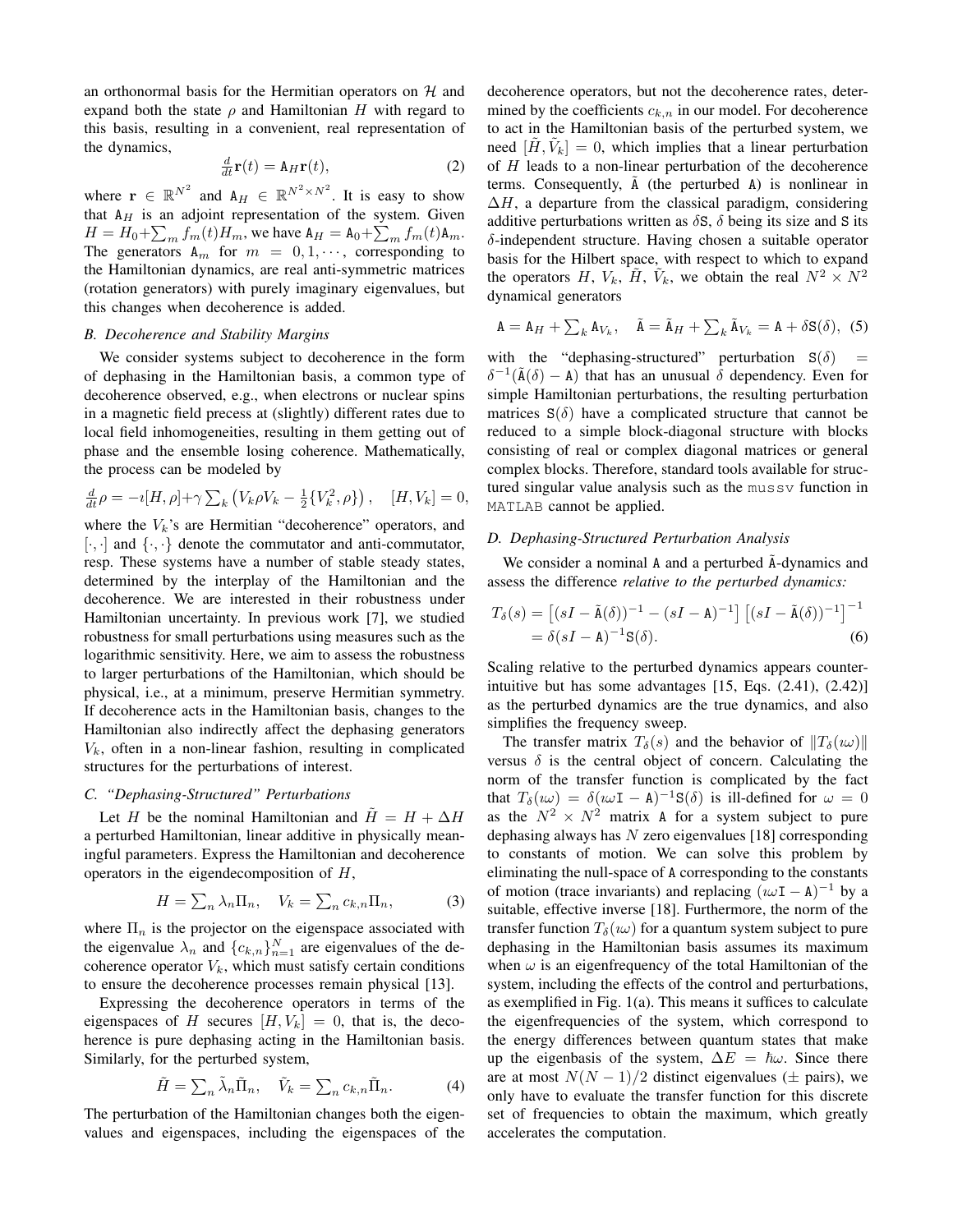Fundamental objective: The fundamental objective is to calculate the maximum perturbation strength  $\delta_{\text{max}}$  such that  $||T_{\delta}||_{\infty} \leq \delta^{-1}$  for all  $\delta < \delta_{\max}$ . If S is independent of  $\delta$ , it is easily seen that  $\delta_{\text{max}} = 1/\sup_{\omega} \mu(G(\omega))$ , where  $\mu$  is the structured singular value of  $G(s)$ , the  $2 \times 2$  block connection matrix around which the diagonally perturbed and fictitious feedback matrices are wrapped [21, Fig. 10.5, Th. 10.8].

Computational solution: We choose a regular grid for ld  $\delta = \log_{10} \delta$  and numerically calculate the norm of the transfer function  $T_\delta(w)$  as described above. We then find  $\delta_{\text{max}} = f(\delta_{\text{max}})$  for  $f(\delta) = ||T_{\delta}||^{-1}$  by fitting  $f(\delta)$  and calculating the intersection point  $\delta_{\text{max}} = f(\delta_{\text{max}})$  *if such a fixed point exists.* When  $f(\delta)$  is continuous and follows a power law dependence, a linear fit  $y = ax + b$  of ld  $f(\delta)$ vs  $\delta$  is performed for  $x = \text{Id } \delta$  and  $y = \text{Id } f(\delta)$  and the intersection point is calculated as  $\delta_{\text{max}} = 10^{-b/(a-1)}$ . Otherwise, a spline fit is performed and the intersection point computed numerically using the MATLAB function fzero, which uses a combination of bisection, secant, and inverse quadratic interpolation methods. There is a complication, however, as the perturbation S of the dynamics in the Bloch representation has itself a dependency on  $\delta$  as a linear Hamiltonian perturbation  $\Delta H$  causes a non-linear perturbation in the decoherence part of the dynamics if decoherence acts in the Hamiltonian basis. However, it may be expected that for sufficiently small  $\delta$ ,  $S(\delta)$  is approximately constant. Occasional outliers in the data are removed prior to fitting using MATLAB's rmoutliers. By default outliers are values of more than three scaled median absolute deviations.

**The caveat:** Continuity of  $f(\cdot)$  can be traced back to continuity of the decoherence operator  $V_k(\delta)$  solution to the pure dephasing condition  $[H(\delta), V_k(\delta)] = 0$ . Write the solution as  $V_k = (v_{k,1}, v_{k,2}, \dots, v_{k,N})$  and define  $v_k = (v_{k,1}^T, v_{k,2}^T, \dots, v_{k,N}^T)^T$ . Then the pure dephasing condition in the adjoint representation can be written as  $(I \otimes H(\delta) - H(\delta) \otimes I)$   $v_k(\delta) = 0$ . The question is whether a continuous basis in the kernel of  $\text{ad}_{H(\delta)}$  exists. For symmetric rings at the nominal  $\delta = 0$  the dimension of the null space of  $\text{ad}_{H(\delta)}$  changes, so that Doležal's theorem [2] does not apply. However, a generalization [19] implies:

*Theorem 1:* There are analytic branches  $v_k(\delta)$  in solutions to  $\mathrm{ad}_{H(\delta)}\mathbf{v}_k(\delta) = 0$  in a neighborhood of  $\delta = 0$ . Moreover,  $\delta S(\delta)$  is analytic in  $\delta$  in the same neighborhood. Finally,  $T_\delta(i\omega)$  is real-analytic in both  $\delta$  and  $\omega$ .

*Proof:* The existence of analytic branches  $v_k(\delta)$  in the kernel of  $\text{ad}_{H(\delta)}$ , even under varying dimension with  $\delta$ , is guaranteed by [19], as a corollary of the Weirstrass factorization theorem [9, Chap. 1]. Hence, the operator  $V_k(\delta)$ is analytic and since an analytic function of an analytic function is analytic (Faà di Bruno expansion [10]), the Lindbladian  $(\tilde{V}_k(\delta)\rho \tilde{V}_k(\delta) - \frac{1}{2}\{\tilde{V}_k^2(\delta), \rho\})$  is analytic in  $\delta$ . The transcription from the Lindblad to the Bloch formulation  $(\tilde{H}, \tilde{V}_k) \mapsto \tilde{\tilde{A}}$  is analytic in both arguments, so  $\tilde{A}(\delta)$  and  $\delta S(\delta)$ are analytic. Analyticity of  $T_\delta(w)$  follows trivially.



Fig. 1: Norm vs. (a)  $\delta, \omega$  and (b)  $\delta$  of transfer matrix for uncontrolled  $N = 4$  chain. (a) shows that  $||T_{\delta}(i\omega)||$  assumes its maximum at distinct spikes corresponding to eigenfrequencies of the system. (b) shows the norm calculated by searching over eigenfrequencies.

#### *E. Application to Spin Systems*

We apply this analysis to coupled spin systems subject to energy landscape control considered in previous work [5], [6]. While applicable to spin systems in general, as a concrete example we consider rings and chains with dynamics restricted to the single excitation subspace [5], [6]. Assuming nearest-neighbor coupling between spins, the Hamiltonians take on a simple symmetric tridiagonal (chains) or cyclic (rings) structure. The off-diagonal elements are determined by the intrinsic interaction strength between adjacent spins. The diagonal elements are mostly determined by the externally controlled energy landscape. Here, the energy landscape controls are simply constants added to the diagonal corresponding to local, static potentials on the spins. We can define physically meaningful structured perturbations.

For a chain of  $N$  uniformly coupled spins with  $XX$ coupling we have

$$
H_{\rm Ch} = \sum_{n=1}^{N-1} e_{n,n+1} + e_{n+1,n},\tag{7a}
$$

$$
H_{\rm Ct} = \sum_{n=1}^{N} D_n e_{nn},\tag{7b}
$$

and for a ring,  $H_{\text{ring}} = H_{\text{chain}} + e_{1N} + e_{N1}$ , where  $e_{mn}$ is an  $N \times N$  matrix with 1 in the  $m, n$  position and zeros otherwise.  $D_n$  are the control parameters. There are  $N-1$  basic structured perturbations of individual couplings between spins

$$
S_n^H = e_{n,n+1} + e_{n+1,n}, \quad n = 1, \cdots, N-1 \qquad (8)
$$

and for rings,  $S_N^S = e_{N,1} + e_{1,N}$ , and N perturbations for the controlled elements on the diagonal

$$
S_n^D = e_{n,n} \quad n = 1, \cdots, N \tag{9}
$$

where the superscript  $H$  indicates that the uncertainty pertains to the system Hamiltonian and  $D$  indicates uncertainty in the controller.

#### III. RESULTS AND DISCUSSION

#### *A. Preliminary Results*

Fig. 1(a) shows that  $||T_{\delta}(w)||$  assumes its maximum when  $\omega$  is an eigenfrequency of the system and that it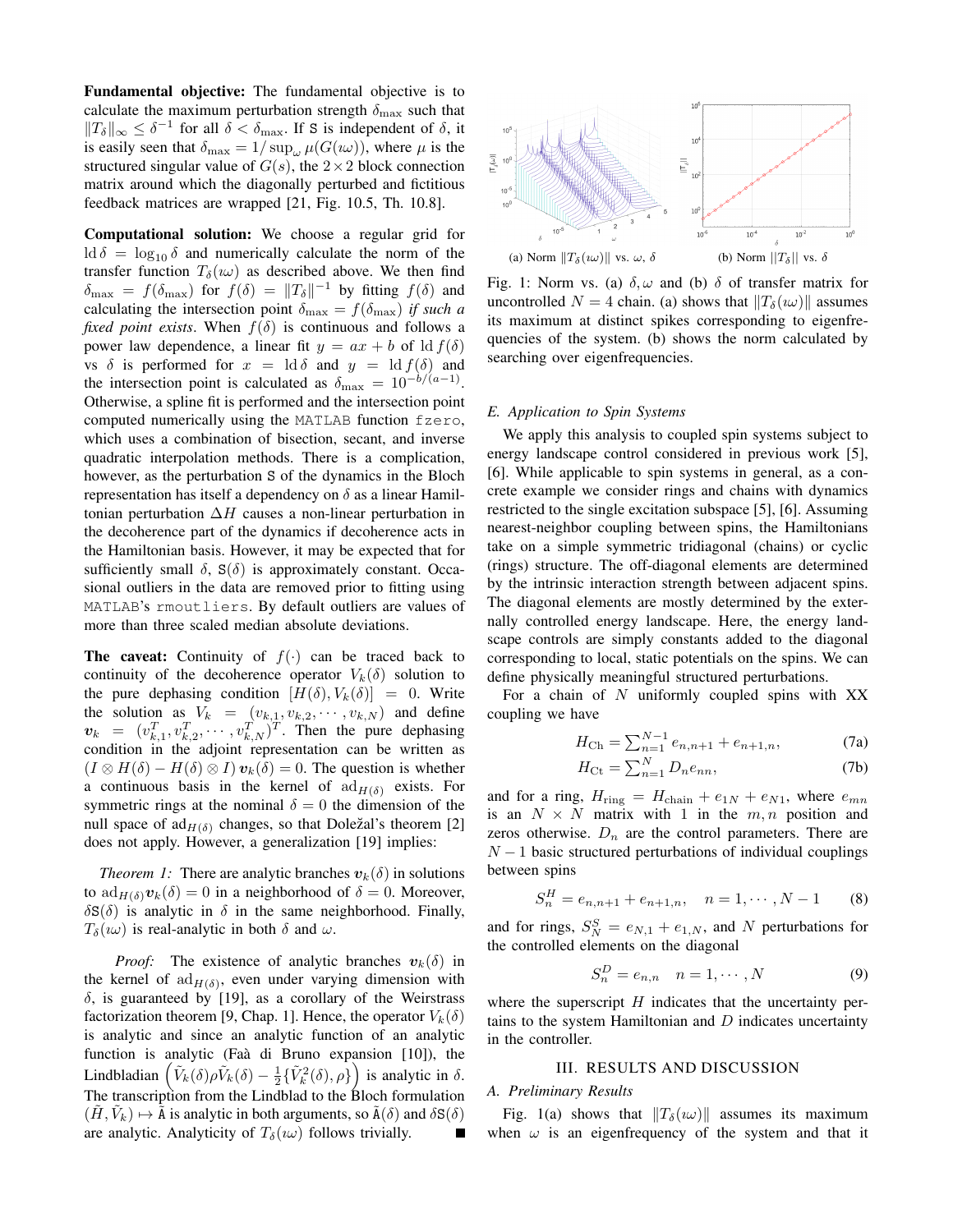

Fig. 2: (a) shows a linear increase of the critical frequency from 1 for  $\delta = 0$  to 2 for  $\delta = 1$ . The critical frequency can be explained by the frequency of pole closest to  $x = 0$  in subplot (b), around 1 for  $\delta = 0$ , increasing to 2 for  $\delta = 1$ . (b) also shows that the Hamiltonian perturbation only shifts the frequencies of the poles along the imaginary axis.

suffices to evaluate  $||T_{\delta}(w)||$  for the eigenfrequencies of the system. The observed four distinct peaks seen around  $\omega \in \{1, 1.23, 2.23, 3.23\}$  are consistent with expectations. For the uncontrolled, unperturbed chain it is easy to verify by direct calculation that the Hamiltonian has four distinct eigenvalues at  $1, \sqrt{5} \pm 1, \sqrt{5}$ , two of which are  $(1, \sqrt{5})$  twofold degenerate. We find empirically that if the Hamiltonian is perturbed the eigenfrequencies shift. Fig. 1(b) further suggests a scaling of  $||T_{\delta}||$  consistent with theoretical expectations, following a power law  $||T_\delta|| \propto \delta^\alpha$ . A numerical fit of the data gives  $\alpha = 0.9981$  with 95% confidence interval  $(0.9971, 0.9992)$ , i.e., slightly below 1, the value expected if S was independent of  $\delta$ .

Subplot (a) in Fig. 2 shows the critical frequency  $\omega_*$ for which  $||T_{\delta}(w)||$  assumes its maximum, which can be explained by plotting the poles of the transfer matrix, as shown in subplot (b): the critical frequency observed between 1 ( $\delta = 0$ ) and 2 ( $\delta = 1$ ) corresponds to the poles with the smallest real part. Crucially, subplot (b) shows that the Hamiltonian perturbation only moves the poles along the vertical axis. Even if the basis in which decoherence acts changes as a result of the Hamiltonian perturbation, provided the decoherence rate  $\gamma$  itself is not affected, the real part of the poles does not change. Therefore, no amount of Hamiltonian perturbation destabilizes the system as the poles remain in the left half-plane.

#### *B. Uncontrolled Chains and Rings*

We first consider one of the simplest cases, uncontrolled rings and chains. To systematically assess the effect of Hamiltonian perturbations on uncontrolled chains and rings we choose  $N = 4$ . For the chain, there are three fundamental structured perturbations,  $S_1$  to  $S_3$ , corresponding to perturbations to the couplings between spins  $(1, 2)$ ,  $(2, 3)$  and  $(3, 4)$ , respectively. For rings, there is an additional perturbation corresponding to  $(4, 1)$ . However, due to the symmetry with respect to cyclic permutations, it suffices to consider a single structured perturbation, e.g.,  $S_1$ , for rings. For chains we



Fig. 3: Typical exponential distribution of  $\delta_{\text{max}}$  over 100 decoherence processes with a fixed strength  $\gamma$ . The example shown:  $N = 4$  ring,  $S_1$  perturbation.



Fig. 4: Determination of  $\delta_{\text{max}}$  by (a) performing a linear fit of  $y = \log_{10} f(\delta)$  for  $f(\delta) = ||T_{\delta}||^{-1}$  vs  $x = \log_{10} \delta$ and (b) performing a spline fit of  $f(x)$ , and calculating the intersection with  $y = x$ . Observe the break-point in plot (b) indicating that S depends on  $\delta$ .

explore all three perturbations, although we expect the effect of  $S_1$  and  $S_3$  to be identical due to inversion symmetry.

The effect of dephasing with unknown decoherence rates was modeled by selecting 100 decoherence processes corresponding to valid pure dephasing processes, which were generated by a low-discrepancy sampling of the decoherence rate parameter space and eliminating unphysical combinations of parameters [13]. Each decoherence process can further be scaled to vary the total decoherence strength  $\gamma$ . For each structured perturbation to the Hamiltonian,  $S_n$ ,  $\delta_{\text{max}}$  was calculated for all 100 decoherence processes, scaled to a fixed decoherence strength  $\gamma$ . The Lilliefors test, a normality test based on the Kolmogorov–Smirnov test, rejected the null hypothesis that the resulting distributions for  $\delta_{\text{max}}$  come from the normal family at the 0.001 significance level for both rings and chains, and all structured perturbations, and the distributions appear exponential as shown in Fig. 3.

In determining  $\delta_{\text{max}}$  we observe an interesting difference between chains and rings. For all the uncontrolled chains,  $||T_\delta||^{-1}$  fitted a power law over a wide range of  $\delta$  as shown in Fig. 4(a), while for the rings we consistently observed a cutoff value for  $\delta$ , below which  $||T_{\delta}||$  appears to be effectively constant, as shown in Fig. 4(b). Despite this difference, Fig. 5 shows that  $\delta_{\text{max}}$  as a function of  $\gamma$  appears to follow a similar power law scaling for both uncontrolled rings and chains of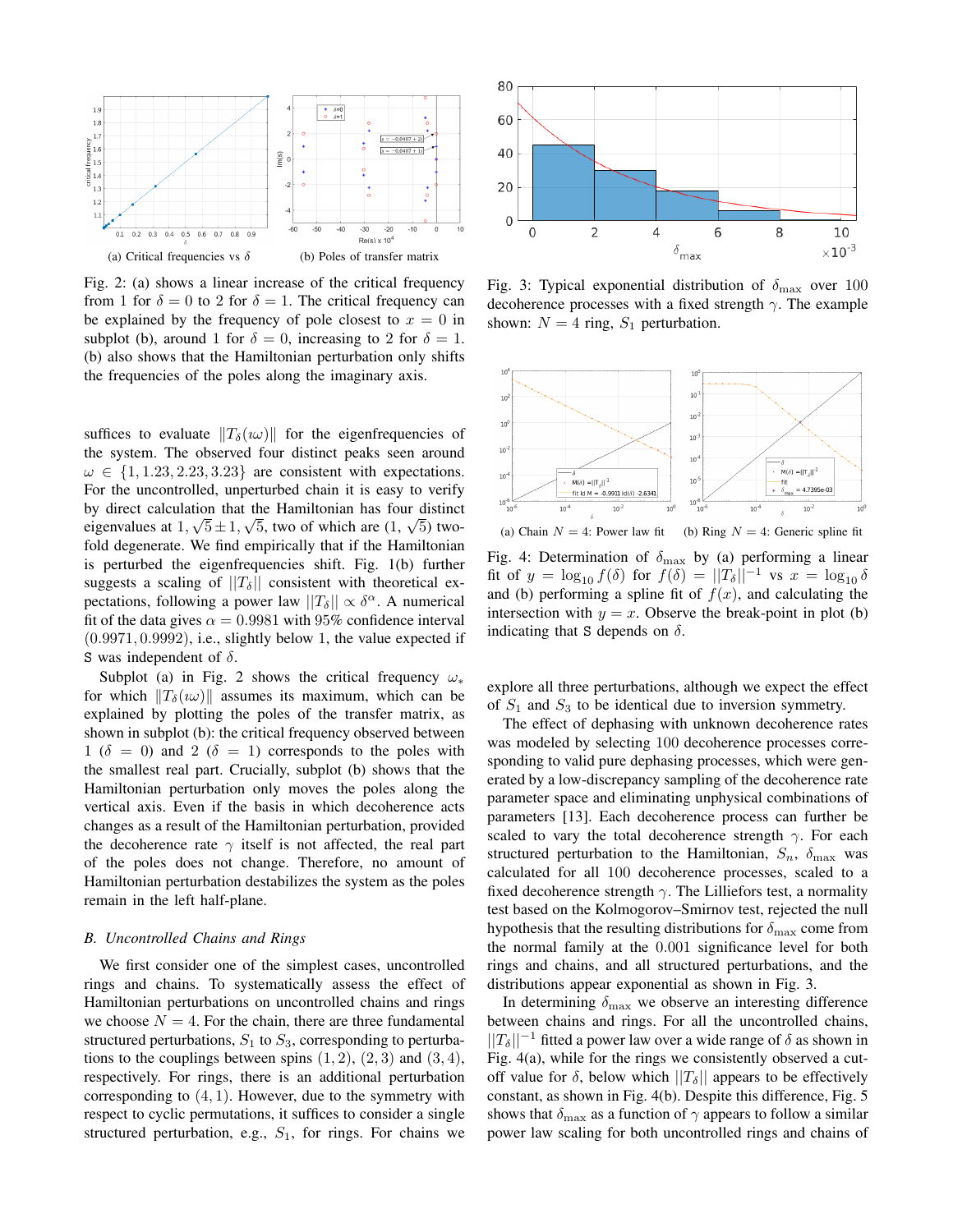

Fig. 5: Median of  $\delta_{\text{max}}$  over 100 decoherence processes scaled by an overall strength  $\gamma$  vs  $\gamma$  for uncontrolled rings and chains of size  $N = 4$ , respectively, suggests a power law scaling of  $\gamma^{\alpha}$  with  $\alpha$  just below 0.5 for both cases.

size  $N = 4$ . For the chain, we compared the distributions for  $S_1$ ,  $S_2$  and  $S_3$  perturbations, and, as expected, the  $S_1$  and  $S_3$ distributions were identical (Pearson correlation coefficient of 1.0000). The distributions for  $S_1$  and  $S_2$  were still strongly correlated with a (Pearson) correlation coefficient of 0.9574, suggesting that for simple systems like uncontrolled rings or chains, it may be sufficient to consider a single perturbation.

## *C. Controlled Spin Networks*

Next, we consider simple spin networks subject to energy landscape control, which in this context simply means that the diagonal elements of the Hamiltonian are non-zero. The controllers considered have been optimized to achieve highfidelity information transfer between an input and output node, here 1 and 3, respectively. It was shown in previous work [16] that these controllers have interesting robustness properties in that the differential sensitivity of the transfer fidelity for superoptimal controllers, i.e., controllers that achieve unit-fidelity transfer, vanishes, which runs counter to the trade-off between performance and robustness that is commonly seen for classical systems [15]. However, other work indicates that this performance advantage disappears in the presence of decoherence [14], [17]. Moreover, differential sensitivity gives no information how the system responds to larger perturbations over a prolonged period of time, or what the critical frequencies are.

Fig. 6 shows the **distributions for**  $\delta_{\text{max}}$  over different decoherence processes and different controllers. There is little variation in the distributions over the decoherence for the different controllers but large variation in the distributions over different controllers for different decoherence operators. This is not too surprising, as  $\delta_{\max}^{-1}$ , can be regarded as a measure of the gain (or damping) of a perturbation, primarily determined by the decoherence rates.

Robust Performance. While the gain of a potential disturbance is a useful measure of robustness, it does not give any direct insight into the effect of the perturbation on the performance of a controller in terms of the desired timedomain information transfer. The performance measure used here is the overlap of the state  $\rho(t_f)$  of the system at a fixed time  $t_f$  with a desired state  $\rho_{\text{out}}$ ,  $\mathcal{F} = \text{Tr}[\rho_{\text{out}} \rho(t_f)]$ . If  $\rho_{\text{out}}$  represents a pure target state then the maximum fidelity F is Tr( $\rho_{\text{out}}^2$ ) = 1, assumed for  $\rho(t_f) = \rho_{\text{out}}$ . Therefore,  $1 - \mathcal{F}$  is a measure of the transfer error. Fig. 7 illustrates the distributions of the transfer error for different levels of Hamiltonian perturbations  $\delta$  and decoherence, quantified by the decoherence strength  $\gamma$ . Absent decoherence (Fig. 7(a)), the transfer error increases with  $\delta$  and the logarithm scale plot suggests a power law dependence for the median transfer error. When decoherence is active, even at the lowest level of  $\gamma = 0.001$  (subplot (b)), the performance is mainly limited by decoherence and the effect of Hamiltonian perturbations only becomes significant for perturbations several orders of magnitude larger than the decoherence. For example, for  $\gamma = 0.001$ , the effect of the Hamiltonian perturbation on the median of the error distribution only becomes significant for  $\delta = 0.1$ , and for  $\gamma = 0.1$ , even Hamiltonian perturbations at the  $\delta = 0.1$ -level barely increase the error (subplot (d)).

The results are not unexpected. While decoherence stabilizes the system and dampens the effect of perturbations, which is desirable, further analysis shows that the states stabilized by decoherence in this example are classical mixed states, which perform poorly for information transfer.

The distributions for  $\delta_{\text{max}}$  over the decoherence processes for fixed controllers appear closer to normal distributions the Lilliefors test rejected the null hypothesis that the distributions came from a normal family at the 0.05 significance level only for a small fraction  $(< 15\%)$  of the controllers considered. The distributions of  $\delta_{\text{max}}$  over different controllers for a fixed decoherence process, on the other hand, follow no clearly discernible pattern and do not appear normal.

#### IV. CONCLUSIONS AND FUTURE WORK

A novel way to study robustness for quantum systems, introducing a substitute for  $\mu$ -analysis, referred to as  $\delta_{\text{max}}$ analysis, was presented. The transfer function analysis shows that a Hamiltonian system can never be completely robust in that perturbations of the system at its critical frequencies can become unbounded, which is bad news for applying established classical methods to robust quantum control. Decoherence changes this, providing natural damping that removes the purely imaginary poles in the transfer function, limiting the gain of any disturbance. Thus, generic decoherence stabilizes the system, making it more robust to disturbances. Moreover, a quantum system stabilized by decoherence cannot be destabilized by Hamiltonian perturbations even if the perturbation changes the basis in which decoherence acts if the overall decoherence rates are unchanged. Decoherence thus imbues quantum systems with significant robustness. However, states robustly stabilized by decoherence are often classical or at least do not offer any quantum advantage. A general theory of robust quantum control is needed to understand the trade-off between quantum advantage and robustness, including new tools to analyze the robustness of closed quantum systems (i.e., those without dissipation and dephasing), where a stability margin cannot be defined in the same way as for classical systems.